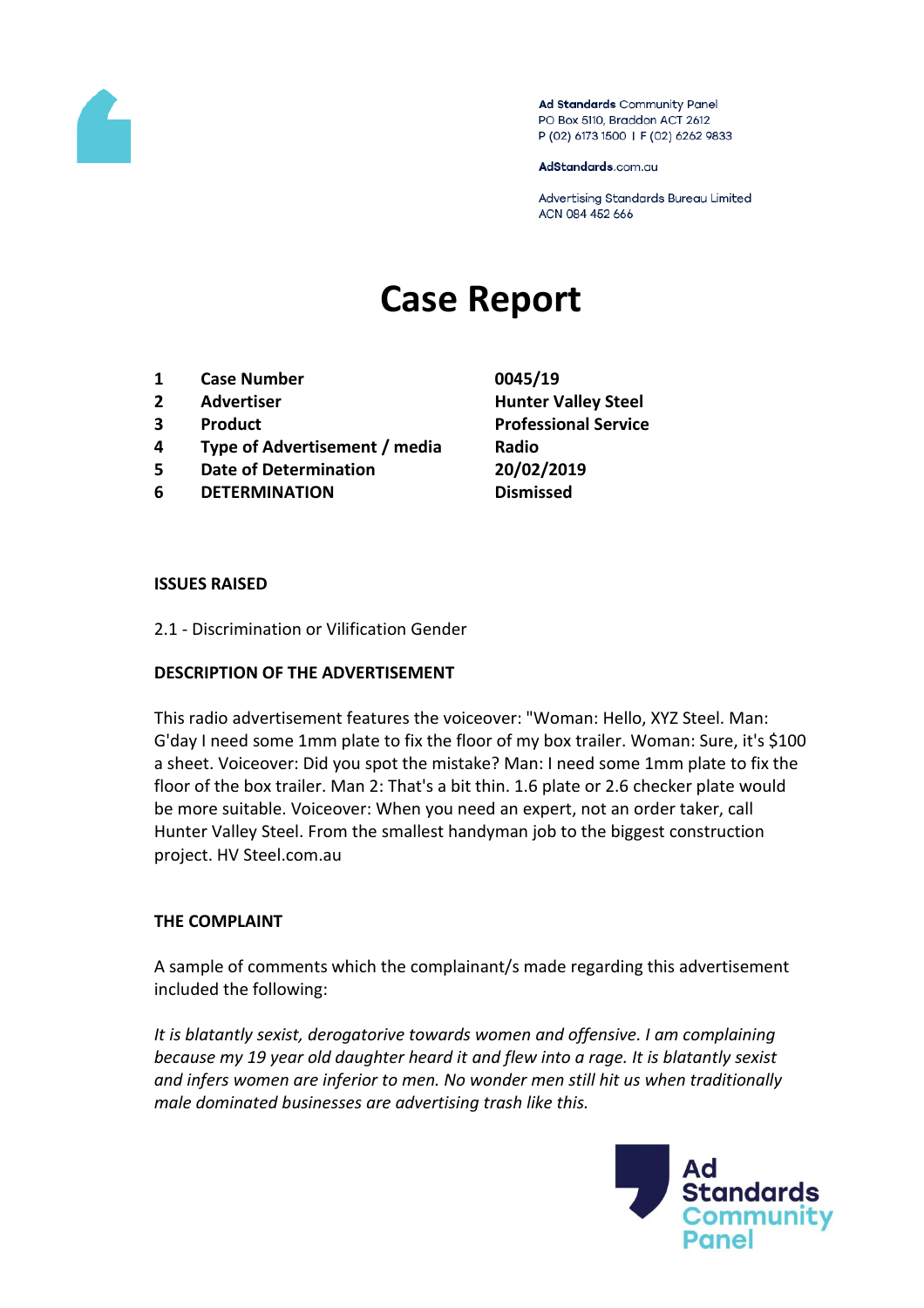

## **THE ADVERTISER'S RESPONSE**

Comments which the advertiser made in response to the complainant/s regarding this advertisement include the following:

*Thank you for the opportunity to respond to the complaint made regarding our Radio commercial.*

*I am very disappointed that the commercial has offended the complainant.*

*Hunter Valley Steel has a proud history of having strong women employed in our company, one of our founding Directors (40 years ago) is female, one of our current Directors is female, we have had a female manager at our Singleton branch for many years & if you call our Maitland branch two our of the three sales staff are Female.*

*I believe it's the best person regardless of gender.*

*I have played the commercial to all our staff & none of them found it offensive, One of the Female staff asked me "if we changed the commercial & reversed the rolls should men be offended"*

*I am deeply offended that the complainant has said that we are encouraging violence against women in this commercial, I believe this is an absolutely disgraceful comment.*

*The commercial has been on air for around 5-6 years & this is the first complaint we have had, I have had discussions with Southern Cross Austereo to make a new commercial & the Current commercial will not be played once the new commercial is produced.*

### **THE DETERMINATION**

The Ad Standards Community Panel (Panel) considered whether this advertisement breaches Section 2 of the AANA Code of Ethics (the Code).

The Panel noted the complainant's concern that the advertisement was sexist and derogatory towards women.

The Panel viewed the advertisement and noted the advertiser's response.

The Panel considered whether the advertisement complied with Section 2.1 of the Code which requires that 'advertisements shall not portray or depict material in a way which discriminates against or vilifies a person or section of the community on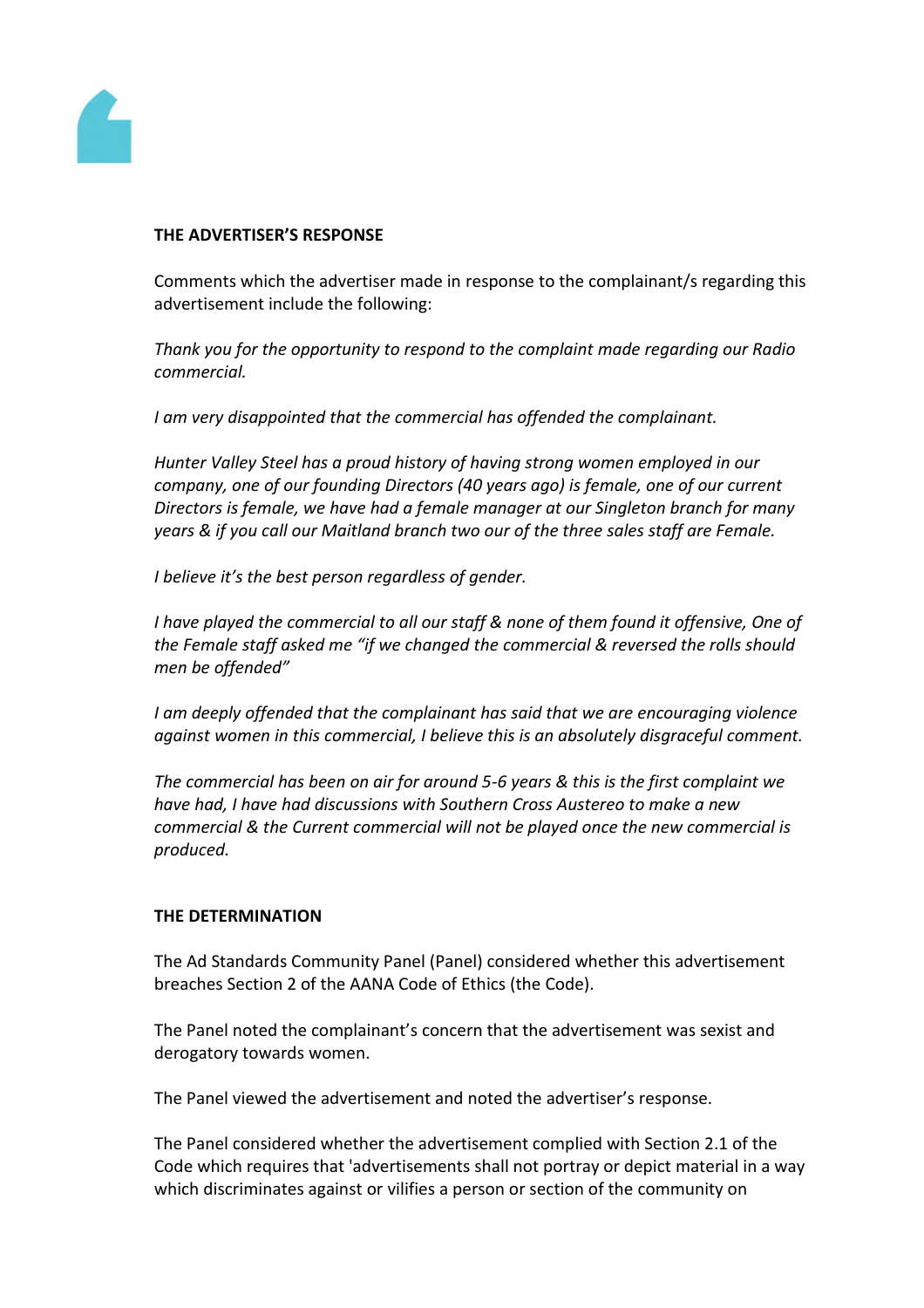

account of race, ethnicity, nationality, gender, age, sexual preference, religion, disability, mental illness or political belief.'

The Panel noted this radio advertisement featured a man calling to enquire about the price of a steel plate for his trailer and the woman who answers the phone gives a price. The advertisement asks if the listener noticed the mistake. The man is then shown to call another place and a man answers and questions his choice in product as it may not be suitable for his needs.

The Panel noted the complainant's concern that the advertisement is sexist and offensive to women by implying that women are only ever order takers and are inferior to men.

The Panel noted that the advertisement does not depict the woman providing advice, she is only shown to be taking an order, and considered that the advertisement implies that the advertised business are experts in the product, not that they are experts in the product because men work there.

The Panel noted the advertiser's response that a man could be used in the advertisement and the effect would be identical.

The Panel considered that there is no language in the advertisement that suggests women are always order-takers. The Panel noted that the voiceover of the woman is exaggerated in that she sounds particularly nasal, however considered that radio does not have the benefit of visuals and therefore the use of an exaggerated voice is to gain attention. The Panel considered that the use an exaggerated voice was not a depiction which demeaned the woman on account of her gender.

The Panel determined that the advertisement did not discriminate against or vilify any person or section of the community on account of their gender and did not breach Section 2.1 of the Code.

Finding that the advertisement did not breach the Code on other grounds, the Panel dismissed the complaint.